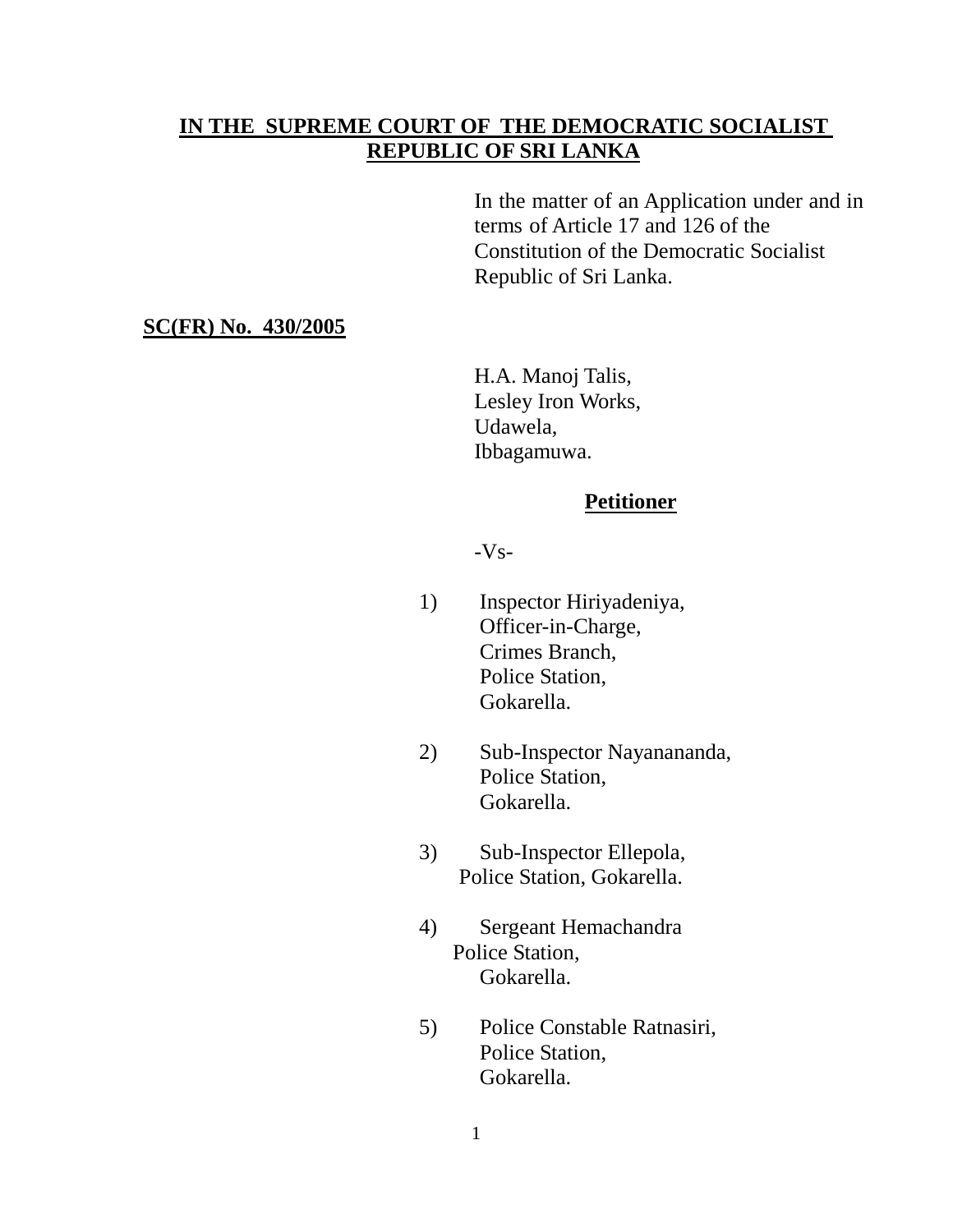- 6) Reserve Police Constable Ajith, Police Station, Gokarella.
- 7) Officer-in-Charge, Police Station, Gokarella.
- 8) Inspector- General of Police, Police Headquarters, Colombo-01.
	- 9) Hon. Attorney-General, Attorney-General's Department, Colombo-12.

# **Respondents**

| <b>Before:</b> : |                      | Sisira J. de Abrew, J                                                                                    |
|------------------|----------------------|----------------------------------------------------------------------------------------------------------|
|                  |                      | Upaly Abeyrathne, $J \&$                                                                                 |
|                  |                      | <b>Nalin Perera, J</b>                                                                                   |
| Counsel:         | $\sim$ $\sim$ $\sim$ | Shyamal A. Collure with A.P. Jayaweera for the Petitioner.                                               |
|                  |                      | Uditha Egalahewa PC with Vishwa Vimukthi for the<br>$1st$ , $2nd$ , $3rd$ , $5th$ and $6th$ Respondents. |
|                  |                      | Ms. Nayomi Wickramasekera SSC for the 7 <sup>th</sup> to 9 <sup>th</sup><br>Respondents.                 |
| Argued $\&$      |                      | Decided on: : 02.06.2017                                                                                 |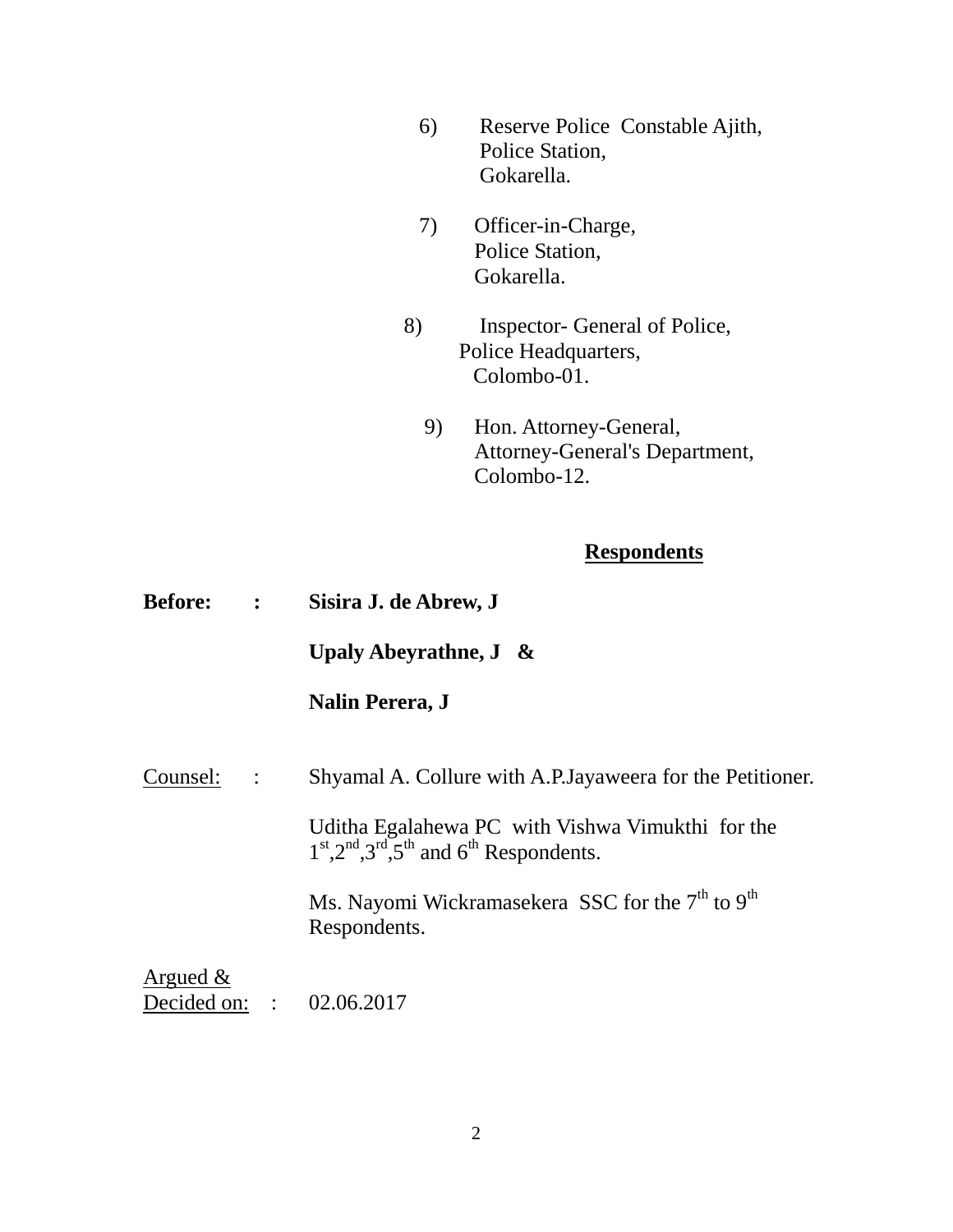#### **Sisira J.de Abrew, J**

Heard counsel for both parties in support of their respective cases. The Petitioner complains that the  $1<sup>st</sup>$  to  $6<sup>th</sup>$  Respondents came to his house on 24.09.2005 around 9.15. p.m. and arrested the Petitioner. Thereafter the Petitioner was taken to Gokarella Police Station. The Petitioner complains that the  $3<sup>rd</sup>$  Respondent slapped him, the  $2<sup>nd</sup>$  Respondent gave a blow to his ear and the 1<sup>st</sup> Respondent hit him on his face inside the Police Station. This assault according to the Petitioner has taken place in a room of the Police Station. After the said assault, the Petitioner was removed from the said room to another room. In the  $2<sup>nd</sup>$  room the  $1<sup>st</sup>$  to  $6<sup>th</sup>$  Respondents have asked him to kneel down. His hands were tied by some of the Respondents. When the Petitioner was squatting, the  $1<sup>st</sup>$ ,  $2<sup>nd</sup>$  and  $3<sup>rd</sup>$  Respondents brought an iron bar and passed the said iron bar between his hands and legs. This has been done according to the Petitioner by the  $1<sup>st</sup>$  to  $3<sup>rd</sup>$  Respondents. While the said act was being performed by the  $1<sup>st</sup>$  to  $3<sup>rd</sup>$ Respondents, the  $5<sup>th</sup>$  and  $6<sup>th</sup>$  Respondents too were inside this room. Thereafter a s-Lon pipe was sent through the Petitioner's rectum and the Respondents assaulted the Petitioner. The Petitioner complains that when he was arrested, the Police Officers did not give him any reason for his arrest. The Respondents have filed objections to this application . When we peruse the objections, and the petition of the Petitioner, we are unable to conclude that the Respondents have given sufficient reasons for the arrest of the Petitioner. The Petitioner was later examined by the Judicial Medical Officer and the report of the Judicial Medical Officer dated 30.11.2009 supports the allegations levelled by the Petitioner against the Respondents. According to the Consultant Judicial Medical Officer, the history of torture was present in the body of the Petitioner.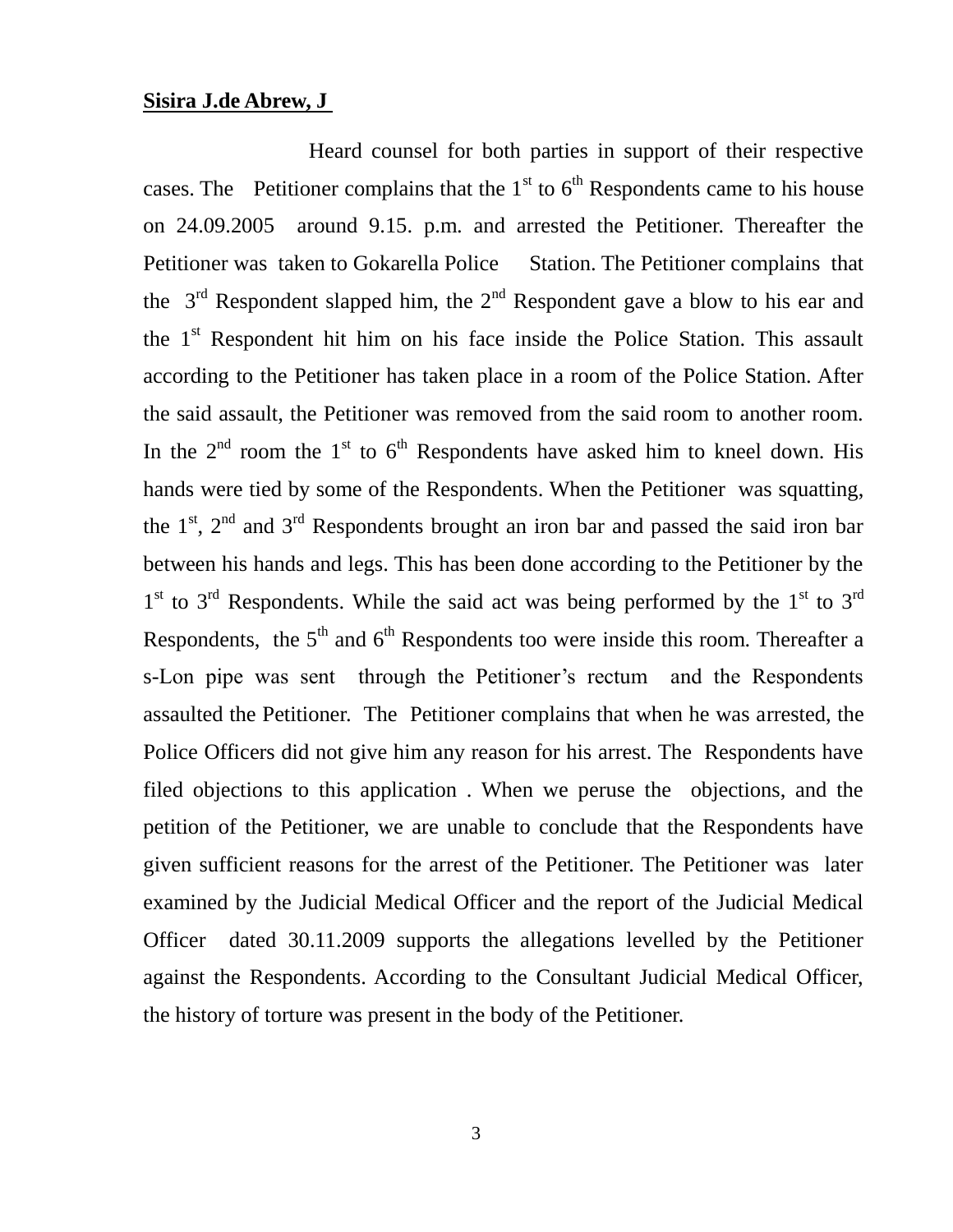When we examine the medical reports marked as P1, P2 and P10, there is evidence to suggest that the Petitioner has suffered a rupture in his ear drum. On a complaint made by the Petitioner to the OIC Gokarella (the  $7<sup>th</sup>$  Respondent), against the Police Officers, Police conducted investigation against the  $1<sup>st</sup>$  to  $6<sup>th</sup>$ Respondents. After investigation, the Hon. A.G filed an indictment against the  $1<sup>st</sup>$ ,  $2<sup>nd</sup>, 3<sup>rd</sup>$ ,  $5<sup>th</sup>$  and  $6<sup>th</sup>$  Respondents for offences alleged to have been committed under Act No. 22 of 1994. The learned High Court Judge after trial convicted the  $1<sup>st</sup>$ ,  $2<sup>nd</sup>$ ,  $3<sup>rd</sup> 5<sup>th</sup>$  and 6<sup>th</sup> Respondents and sentenced them to pay a crown costs amounting to Rs.1500/- and 02 years Rigorous Imprisonment suspended for 05 years. In addition to the said punishment each Respondent was ordered to pay Rs.1000/- as compensation to the Petitioner.

Learned President's Counsel appearing for the  $1<sup>st</sup>$  to  $6<sup>th</sup>$  Respondents submits that he does not resist the application of the Petitioner as the Respondents have been convicted by the High Court. However we note that there is no sufficient evidence against the  $4<sup>th</sup>$  Respondent to find him guilty for the alleged violation of Articles 11,12(1),13(1) and 13(2) of the Constitution. Learned counsel appearing for the Petitioner too does not press the case against the  $4<sup>th</sup>$  Respondent. As I pointed out earlier, the Police Officers who arrested the Petitioner have failed to give reasons for his arrest. Considering the aforementioned matters, we hold that the  $1^{st}$ ,  $2^{nd}$ ,  $3^{rd}$ ,  $5^{th}$  and  $6^{th}$  Respondents have violated the fundamental rights of the Petitioner guaranteed by Article 13(1) of the Constitution and further hold that the arrest of the Petitioner was illegal. If the arrest of the Petitioner was illegal, the detention of the Petitioner by the Police Officers inside the Police Station too becomes illegal. Considering all the above matters, we hold that the  $1<sup>st</sup>$ ,  $2<sup>nd</sup>$  $,3<sup>rd</sup>,5<sup>th</sup>$  and 6<sup>th</sup> Respondents have violated the fundamental rights of the Petitioner guaranteed by Articles 11, 12(1),13(1) and 13(2) of the Constitution.